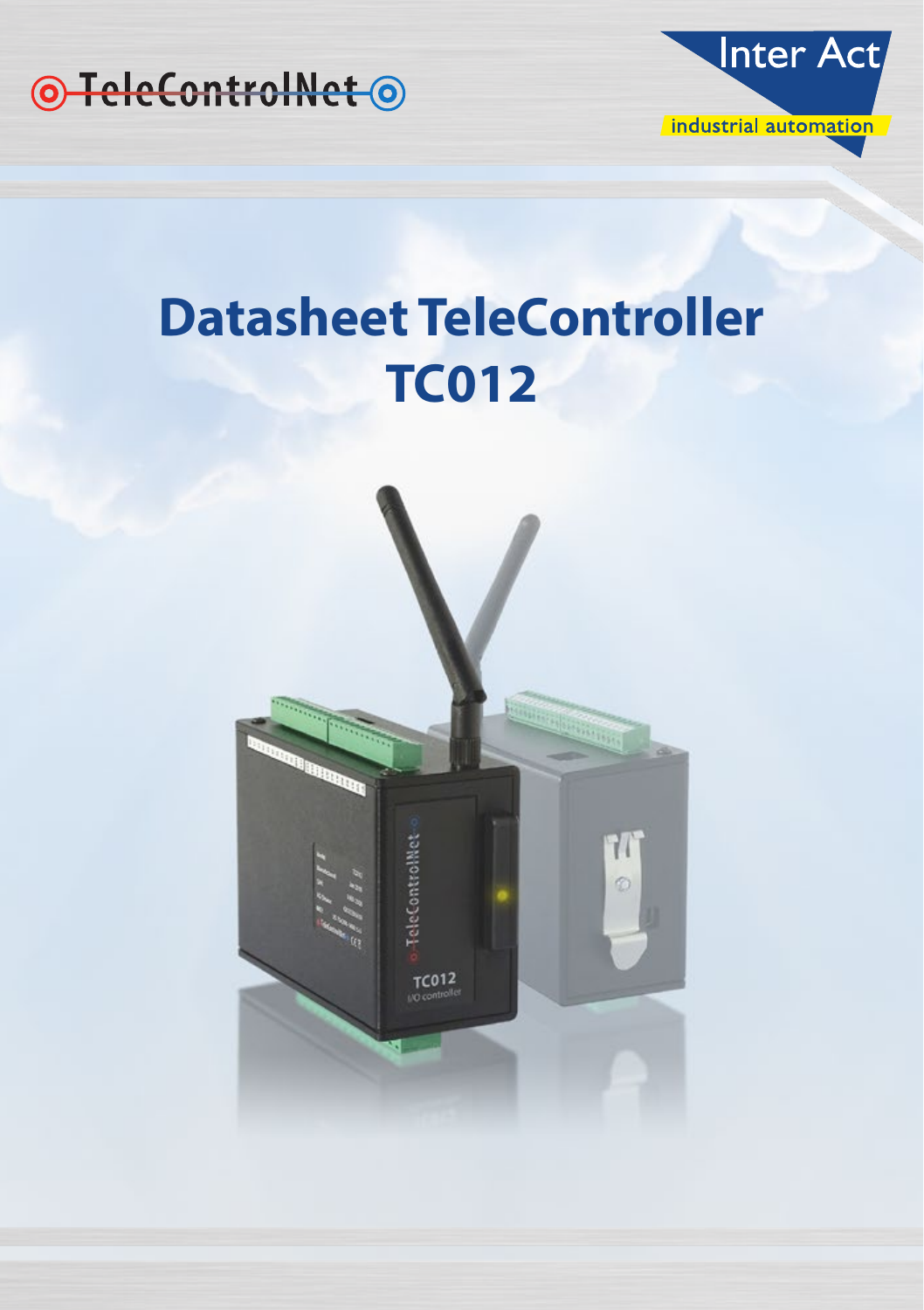# **Introduction**

The TC012 is a TeleController in a series of Remote Terminal Units (RTU) that Inter Act has developed for telemetry over internet. The TC012 can be used as stand-alone controller or can be connected to a private and secured (remote) SCADA domain in TeleControlNet.

TeleControlNet.nl is a Software as a Service (SaaS) for WEBscada and WEBmes applications.

The TC012 is a combination of a Programmable Logic Controller (PLC) and a generic computing platform with onboard 2G/3G-modem for (wireless) data communication.

The TC012 is a solution for process control and remote access via internet or TeleControlNet.

## **Main functions**

#### **PLC module**

The TC012 contains a full-function PLC, with onboard I/Os. The TC012 is specifically designed to control small processes and machines and to perform simple-to-medium automation tasks. Compact and economical, the TC012 enables you to use a low-budget unit without compromising on features and technology. The TC012 offers the flexibility of Ladder programming (48K Ladder code, virtual) and onboard I/O configurations.

### **Modem module**

The embedded module consists of a smart 3G modem and various communication options. The modem enables secure wireless five-band HSPA+ and four-band 2G connectivity. The TC012 contains configuration software enabling connection to TeleControlNet. The connection with TeleControlNet can be realized via a wireless mobile 2G/3G APN network. TeleControlNet is an internet SCADA/MES SaaS for remote process data collection, data registration and data presentation. As well as a remote web-based HMI user interface to control the process from wherever there is internet access.

## **Tasks**

The TC012 performs three major tasks:

1. It allows remote users to control the local process.

2. It controls and monitors local processes and machines.

3. It sends process alarms in real time to TeleControlNet and from there it can send an alarm message as e-mail or sms.

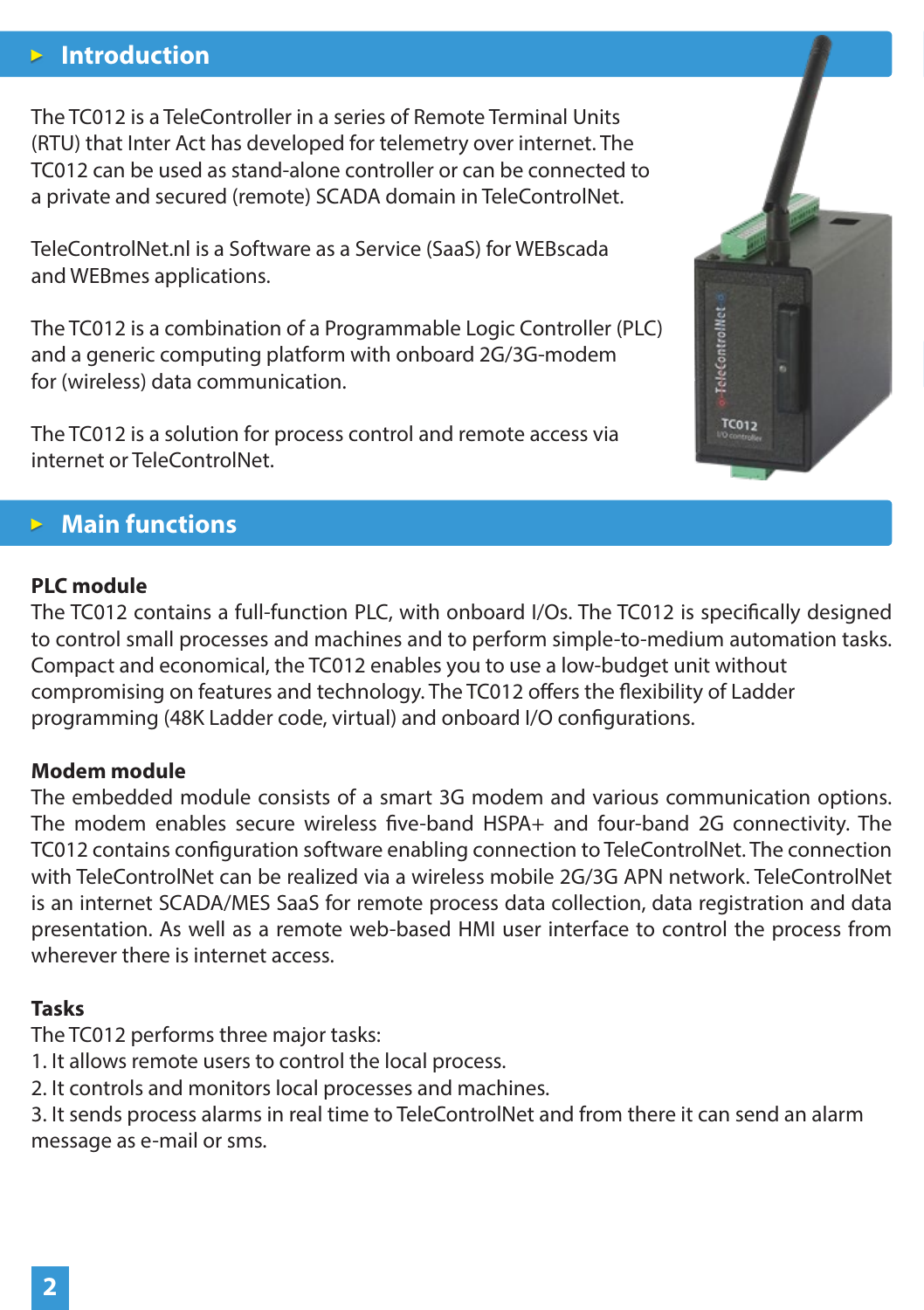# **Main features**

- Dedicated Programmable Logic Controller with digital and analog I/O.
- 3G modem.
- Mountable on a 35 mm DIN rail.
- Capable of standalone operation.
- Cost-efficient solution for e.g. one- or two-pump installations.
- Standard PLC software available.

## **Specifications**

#### **Supported frequency bands**

- GSM/GPRS/EDGE: 850/900/1800/1900 MHz
- UMTS/HSDPA/HSUPA: 800-850/900/1900/2100 MHz (B1, B2, B5, B6, B8)

#### **Max connectivity speeds**

- **•** GPRS: 85.6 Kbps DL/85.6 Kbps UL (class 12)
- **•** EDGE: 237 Kbps DL/237 Kbps UL (class 12)
- **•** HSDPA: 7.2 Mbps (Cat 8) downlink speed
- HSUPA: 5.76 Mbps (Cat 6) uplink speed

#### **Approvals**

- R&TTE, GCF, CE, FCC, PTCRB, IC, UL
- WEEE, EUP, RoHS, and Reach compliant

#### **Interfaces**

- 1 x 2G/3G antenna
- 1 x USB 2.0
- 1 x mini USB for PLC-programming
- 1 x Mini SIM card

#### **Dimensions**

- Height: 104 mm (4.1")
- Width: 51 mm (4.8")
- Depth: 122 mm (2")

#### **Weight**

**•** 328 g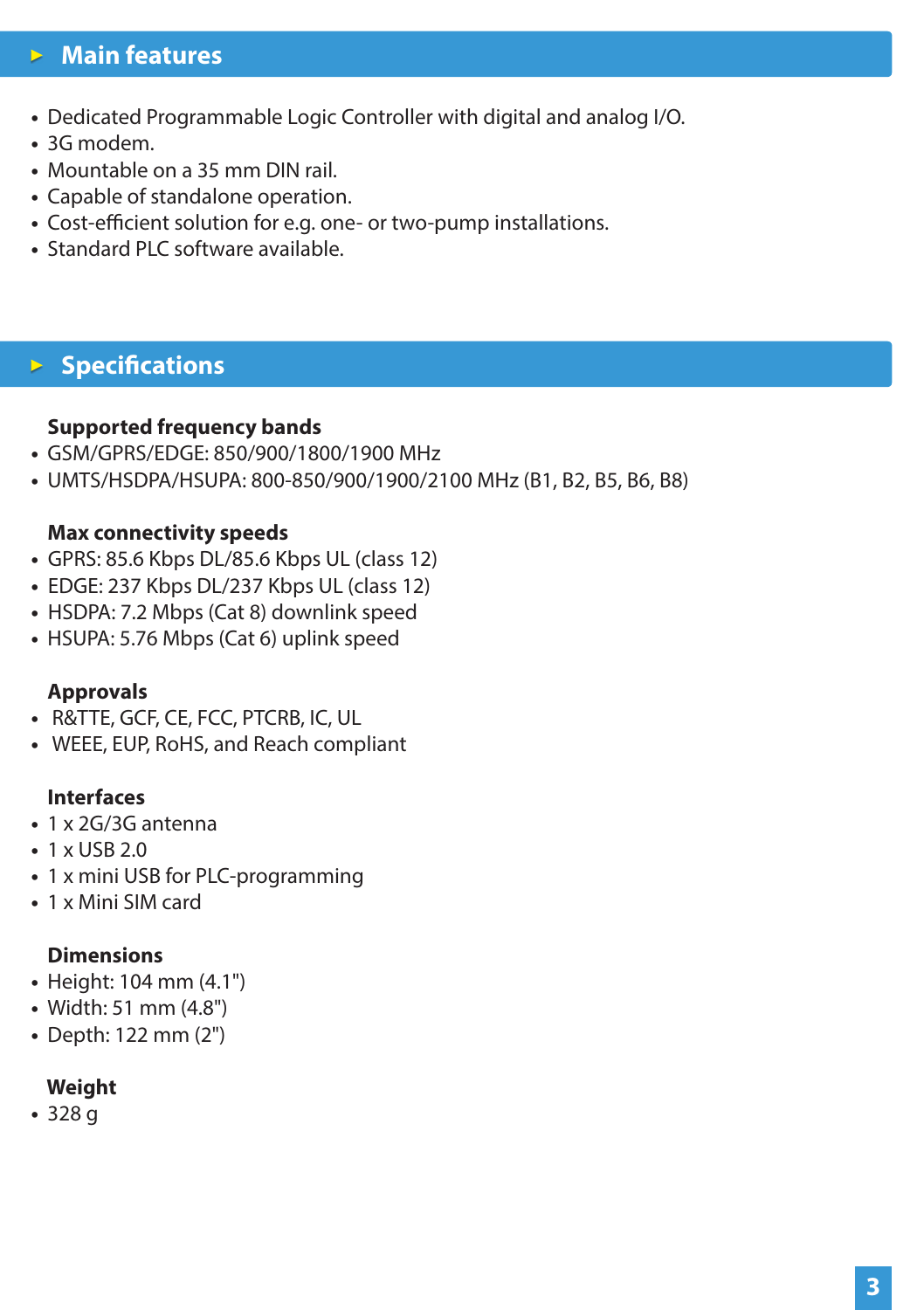## **Supply voltage**

**•** 20.4 VDC to 28.8 VDC (max. 10% ripple)

## **Supply current**

**•** Max. 0.5 A, external fuse

## **Environmental**

- Operating temperature: 0 °C to 50 °C (32 °F to 122 °F)
- Storage temperature: -20 °C to 60 °C (-4 °F to 140 °F)
- Relative humidity (RH): 10% to 95% (non-condensing)
- Mounting method:
	- DIN rail mounted (IP20/NEMA1)

## **Digital inputs**

- Number of inputs: 18 (two groups)
- Input type: pnp (source) or npn (sink)
- Galvanic isolation: None
- Input voltage:
	- pnp (source): 0-5 VDC for Logic '0'; 17-28.8 VDC for Logic '1'
	- npn (sink): 17-28.8 VDC for Logic '0'; 0-5 VDC for Logic '1'
	- I0-I15: Input current 3.7 mA @ 24 VDC Response time 10 ms typical
	- I16-I17: Input current 1.2 mA @ 24 VDC Response time 20 ms typical
- Input cable length: Up to 100 meters, unshielded
- High speed inputs (specifications below apply when wired as H.S.C)
	- Frequency 10 kHz maximum
	- Minimum pulse width 40 µs

## **Digital outputs**

- Number of outputs: 11 relay (in two groups)
- Output type: SPST-NO (Form A)
- Isolation: By relay
- Type of relay: Tyco PCN-124D3MHZ or compatible
- Output current: 3 A maximum per output (resistive load); 8 A maximum total for common
- Rated voltage: 250 VAC/30 VDC
- Minimum load: 1 mA @ 5 VDC
- Life expectancy: 100k operations at maximum load
- Response time: 10 ms (typical)
- Contact protection: External precautions required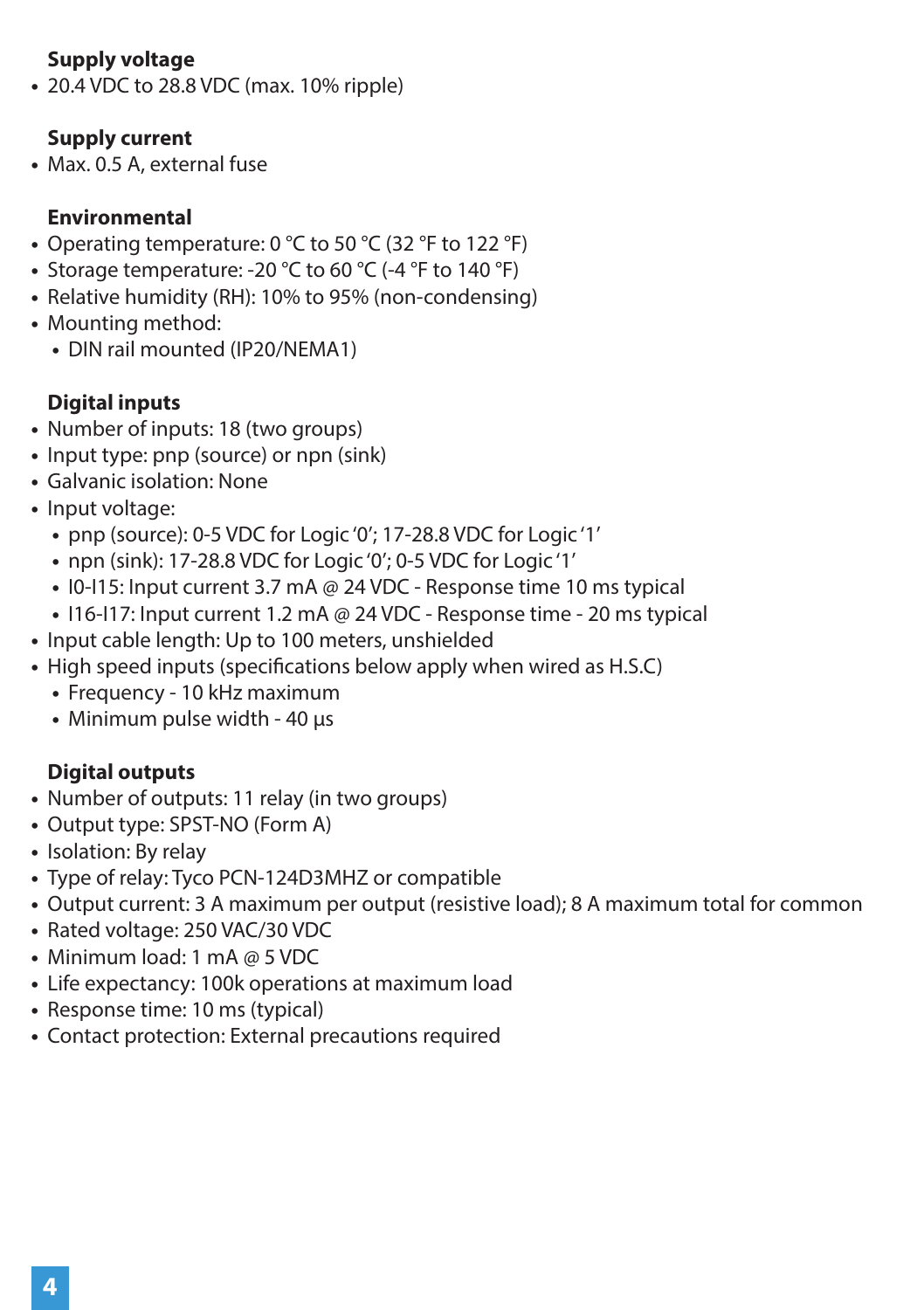## **Analog inputs**

- Number of inputs: 4
	- AN0 and AN1: Input range 0-20 mA, 4-20 mA; Input impedance 154 Ω; Maximum input rating 30 mA
	- AN2 and AN3: Input range 0-10 VDC; Input impedance 20 KΩ; Maximum input rating 28.8 V
- Galvanic isolation: None
- Conversion method: Successive approximation
- Resolution: 10-bit default and 12-bit programmable
- Conversion time: All analog inputs are updated every 8 PL scans, regardless of how many inputs are actually configured
- Precision: ± 2%
- Status indication: Yes, if an analog input deviates above the permissible range, its value will clip on its maximum
- Input cable length: Up to 30 meter, shielded twisted pair

## **Program**

- Ladder code memory: 48K (virtual)
- Execution time: 1.5 ms for bit operations (typical)
- Memory bits (coils): 256
- Memory integers (registers), 16 bit: 256
- Timers: 64

## **Miscellaneous**

**•** Multicolour operating status LED, indicating the status of the modem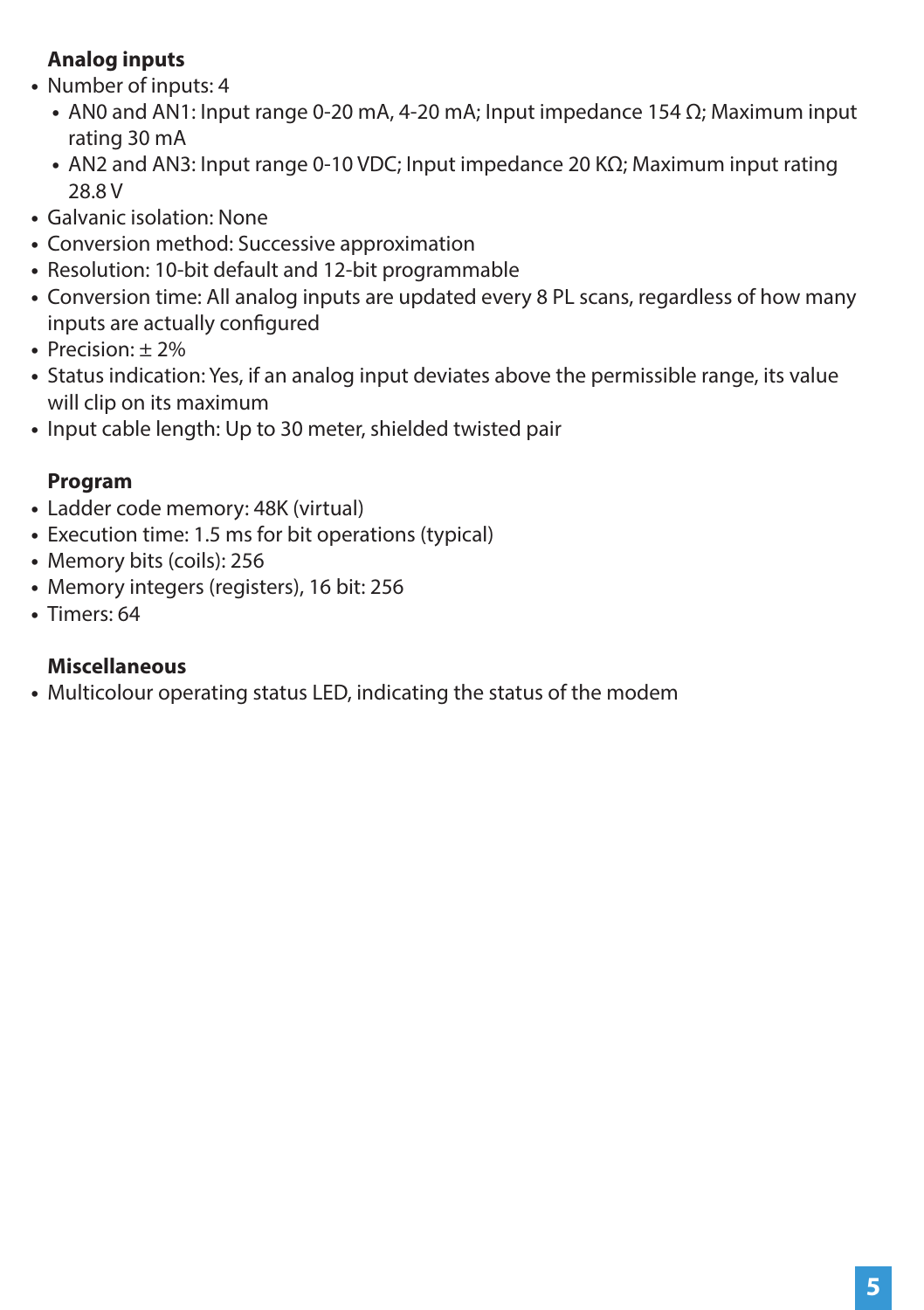**Views**



## **Connections**

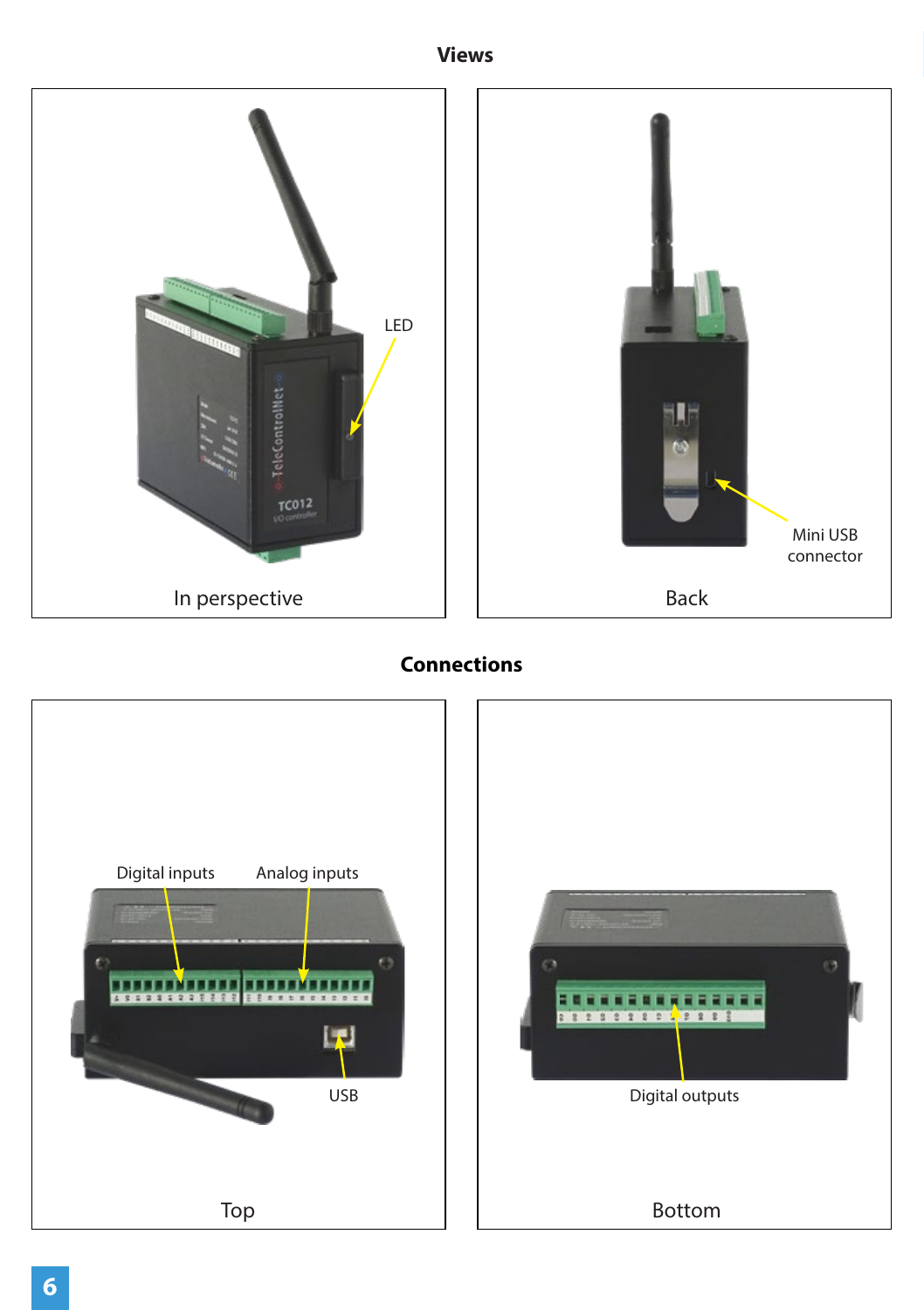| $\triangleright$ Notes |  |
|------------------------|--|
|                        |  |
|                        |  |
|                        |  |
|                        |  |
|                        |  |
|                        |  |
|                        |  |
|                        |  |
|                        |  |
|                        |  |
|                        |  |
|                        |  |
|                        |  |
|                        |  |
|                        |  |
|                        |  |
|                        |  |
|                        |  |
|                        |  |
|                        |  |
|                        |  |
|                        |  |
|                        |  |
|                        |  |
|                        |  |
|                        |  |
|                        |  |
|                        |  |
|                        |  |